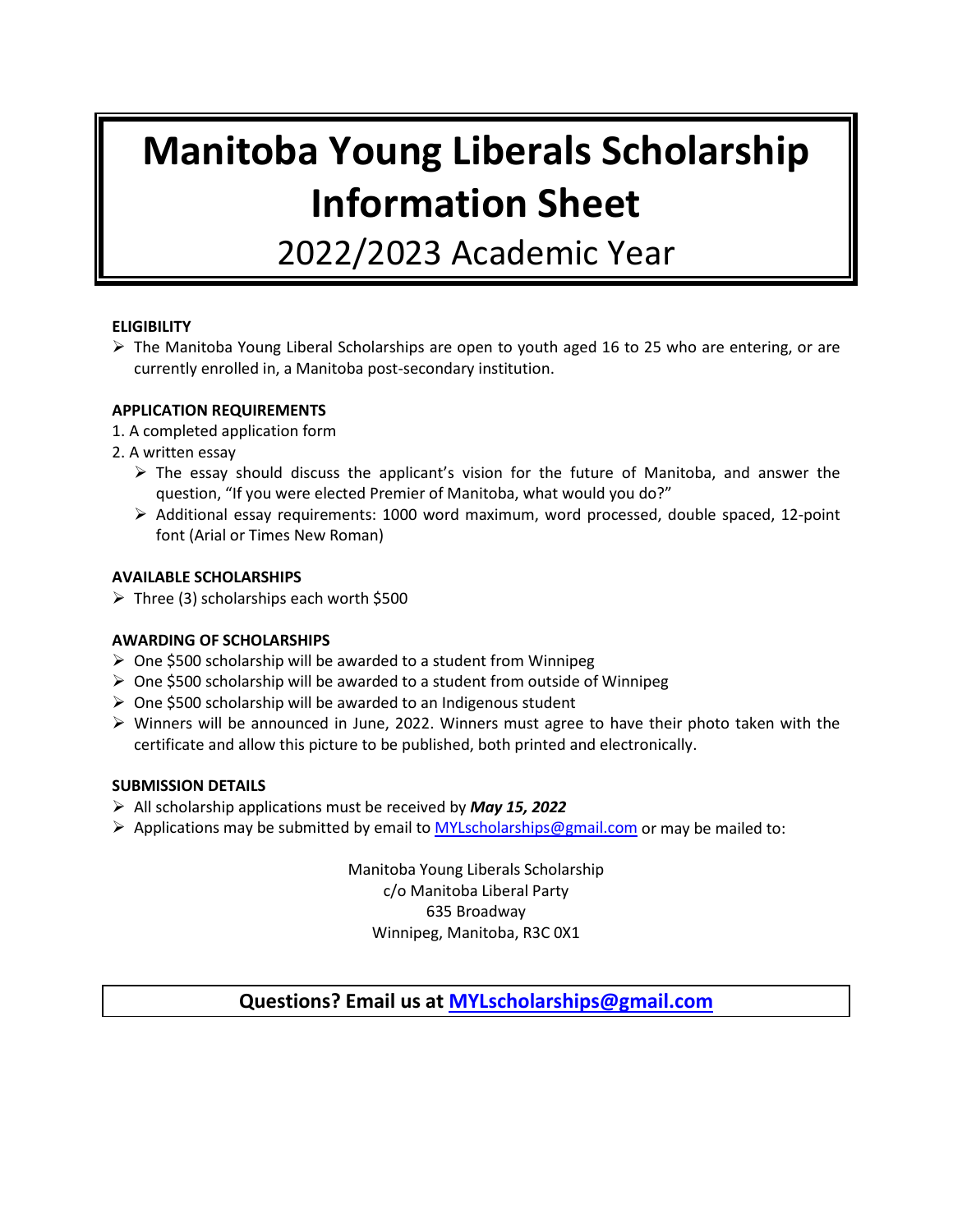## **Manitoba Young Liberals Scholarship Application Form**

2022/2023 Academic Year

### **Please ensure that you complete all 3 pages of this form and submit it along with your essay.**

| Name in       |  |
|---------------|--|
| Full          |  |
| Date of       |  |
| <b>Birth</b>  |  |
| Address       |  |
| (incl. postal |  |
| code,         |  |
| city/town)    |  |
| Email         |  |
| Phone #       |  |

Where are you presently enrolled? (name of high school & school division, or post-secondary institution)

Where do you plan to attend post-secondary education in the 2022/2023 academic year?

What faculty do you plan to enter?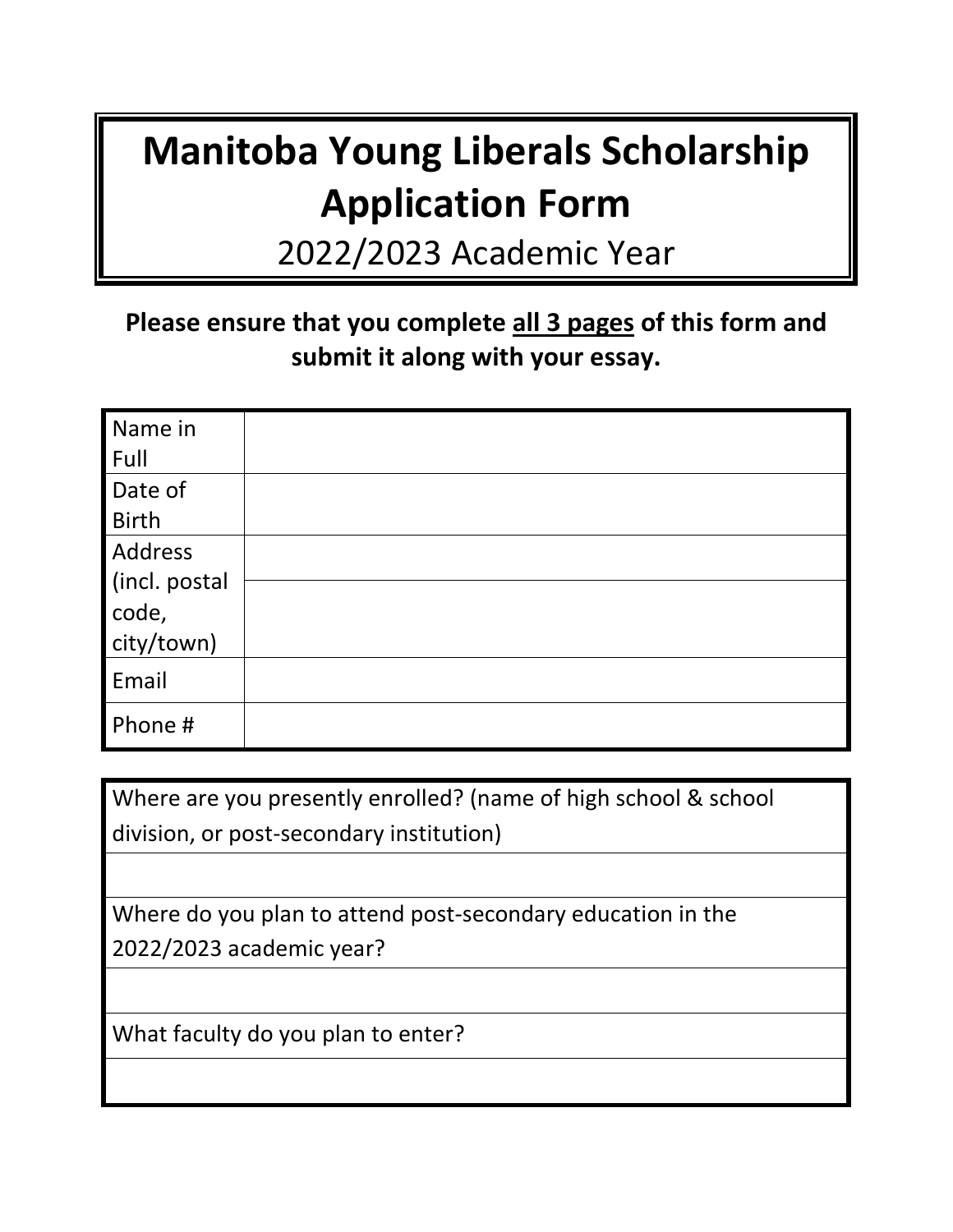What are some of your interests/hobbies/extra-curricular activities?

Briefly describe some of your volunteer activities.

What are your goals and aspirations? Where do you see yourself in 10 years?